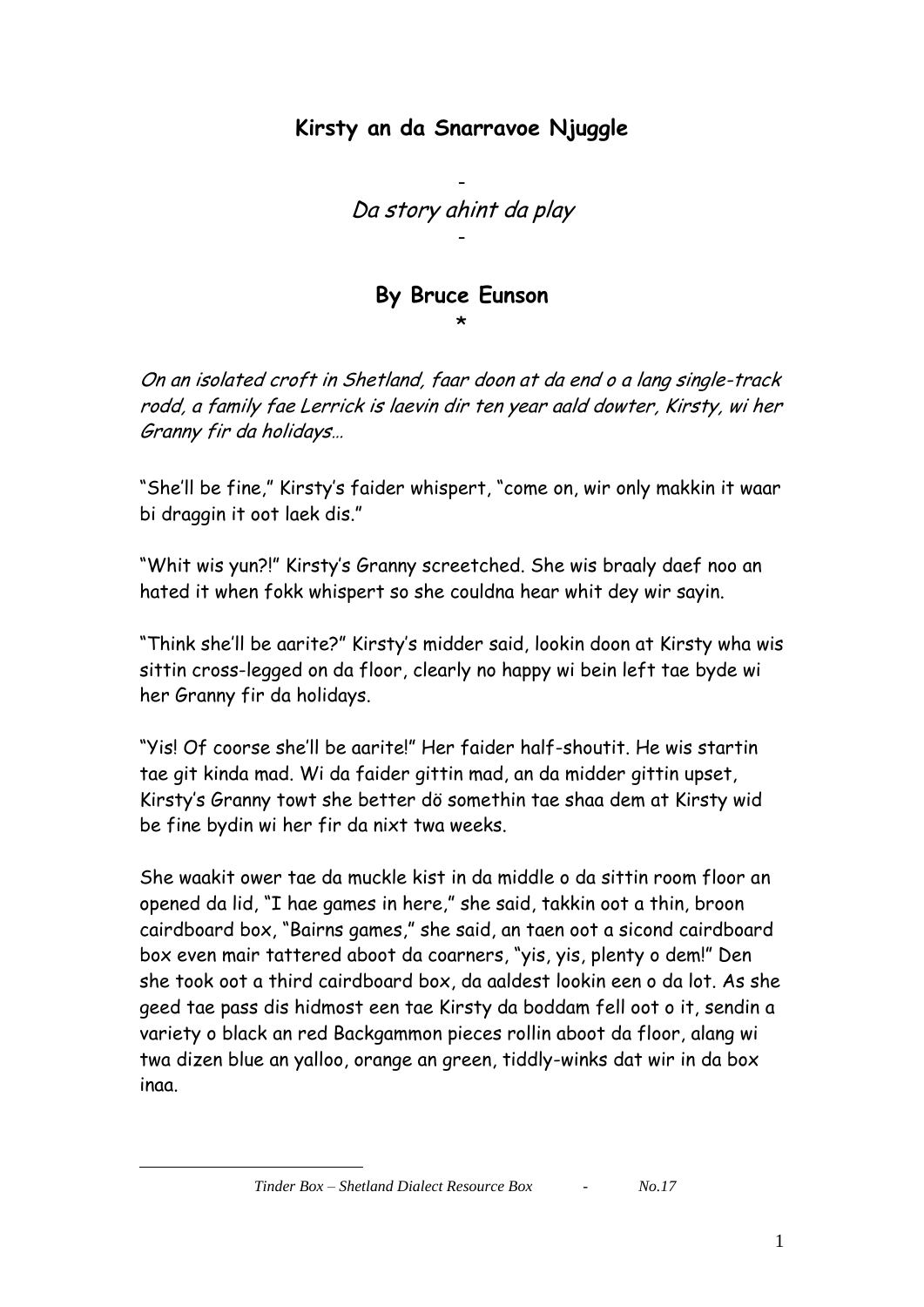Kirsty, wha couldna hear whit ony o dem wis sayin, becis she had her headphones in, waatched da pieces skeetin ower da floor an towt dat it lookit laek da advert fir Sony Bravia TVs whaar thoosands o bouncie-baas git slippit an spill ower da streets o some boannie-lookin city...

Kirsty sat listenin tae her iPod, waatchin as her midder waved at her while her faider stood at da front door clickin his fingers. He ey did dat when he waanted somebody tae move faster. Her midder lookit braaly upset as she geed oot da door, but Kirsty widna smile at her, she juist stared straight ahead, til her Granny cam intae view, hunchin right ower, ithoot bendin her knees, tae pick up da spilt backgammon pieces.

Kirsty's Granny wis sixty-fower year aald. She laid da tree board games in front o Kirsty an said somethin Kirsty didna hear, becis her iPod wis still playin, an she wisna goin tae turn it doon, no while "Teenage Dream" bi Katy Perry wis playin, wan o her maist favourite songs iver.

Da tree board games lookit as aald as her Granny. Kirsty lookit at da names on da sides o dem: 'Backgammon', 'Connect Four' an een caa'd 'The Fastest Gun'. Da last een got her attention becis it described itsel as bein in "3D".

'Dat musta been wan o Dad's,' Kirsty towt, an fir a moment she pictired her fokk sittin in da car, drivin back hame, an wished she wis wi dem.

"Teenage Dream" cam tae an end an da openin chords o "Firework" started. Kirsty smiled. She laekit "Teenage Dream" but "Firework" really wis her all-time favourite. It had been her favourite iver since she'd seen da video fir it at her pal Laurie's hoose. Laurie's big sister Nicola had been tae see Katy Perry live in Glasgow. Kirsty an Laurie had made big plans tae spend dhese holidays bydin wi Nicola doon in Glasgow, but baith dir Mams had said it wis oot o da question.

She stood up an waakit ower tae da windoo. She lookit at da flooirs in her Granny's gairden, an towt dat dey wir actually braaly boannie. She lookit ower da dry-ston daek an up da headdery hill. It lookit braaly bleak wi da grey sky up abun it. Da chorus o da song wis haaf-wy troo, when suddenly da music stopped…

1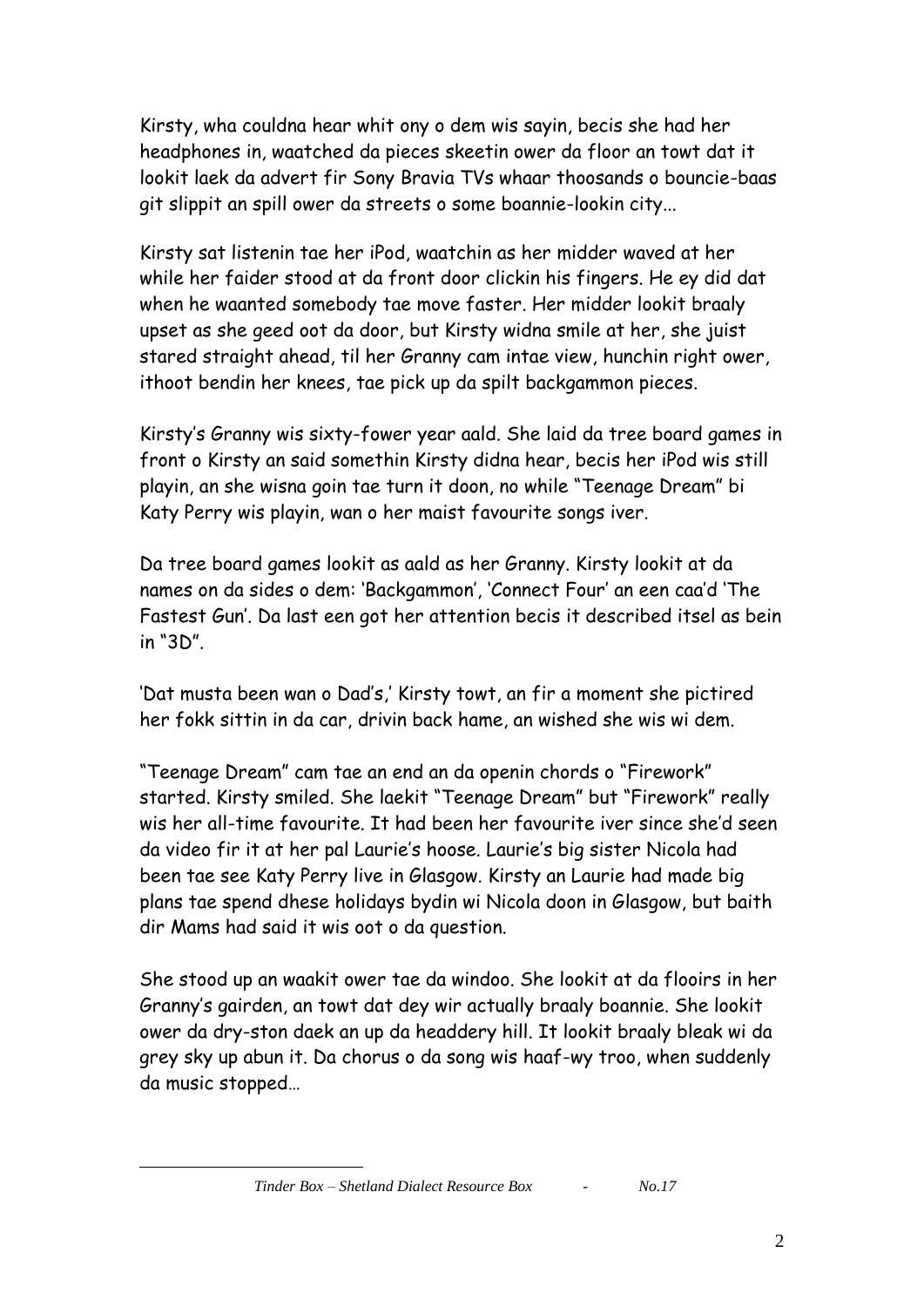She pulled her iPod oot fae her pocket and saw nithin but a blank screen. She tapped da buttons but it widna come on. "Oh no," she said "Dat's da batteries gone."

Kirsty took her mobile oot her pocket, "Nae signal," she said an sighed.

"Kirsty, whit wid you laek fir supper?" her Granny aksed. But Kirsty didna reply.

"Dis is gonna be so boring," she towt tae hersel. "Whit is dir tae dö here? Nithin. Absolutely nithin tae dö an naebody ta spaek tae."

Her Granny cam ower an held up a box o Rice-Crispies in wan haand an a hom-made fruit-loff in da idder. "Whit wid du laek fir supper, Kirsty?"

"Granny" Kirsty said, aaful unimpressed-wye, "I dinna aet supper."

Kirsty's Granny pursed her lips, "Du'll need somethin lass. Du'll wakken in da night - fantin! - Yis, du *must* hae supper."

"A'm no hungry Granny. At hame I juist aet when I waant tae. A'll help mesell laeter."

Kirsty's Granny didna laek dis idea, but didna waant tae fight, no on dir first night.

"I think A'll go see if dir's ony signal up on da tap o da hill, Granny."

"Whit's dat?" her Granny replied, confused. "I dinna tink you'll geng oot da night darlin, no noo dat it's comin dark."

Kirsty snirled up her faece an waakit awa fae her Granny.

1

"Come noo Kirsty, du's no played aboot dis hills fir mony a year. Du niver kens whit might happen tae dee…"

"Granny!" Kirsty said, snappin at her wi frustration, "whit's gayin ta happen tae me aa da wye oot here – dir's naebody aboot, dir's nitheen tae dö; whit's da warst at'll happen?"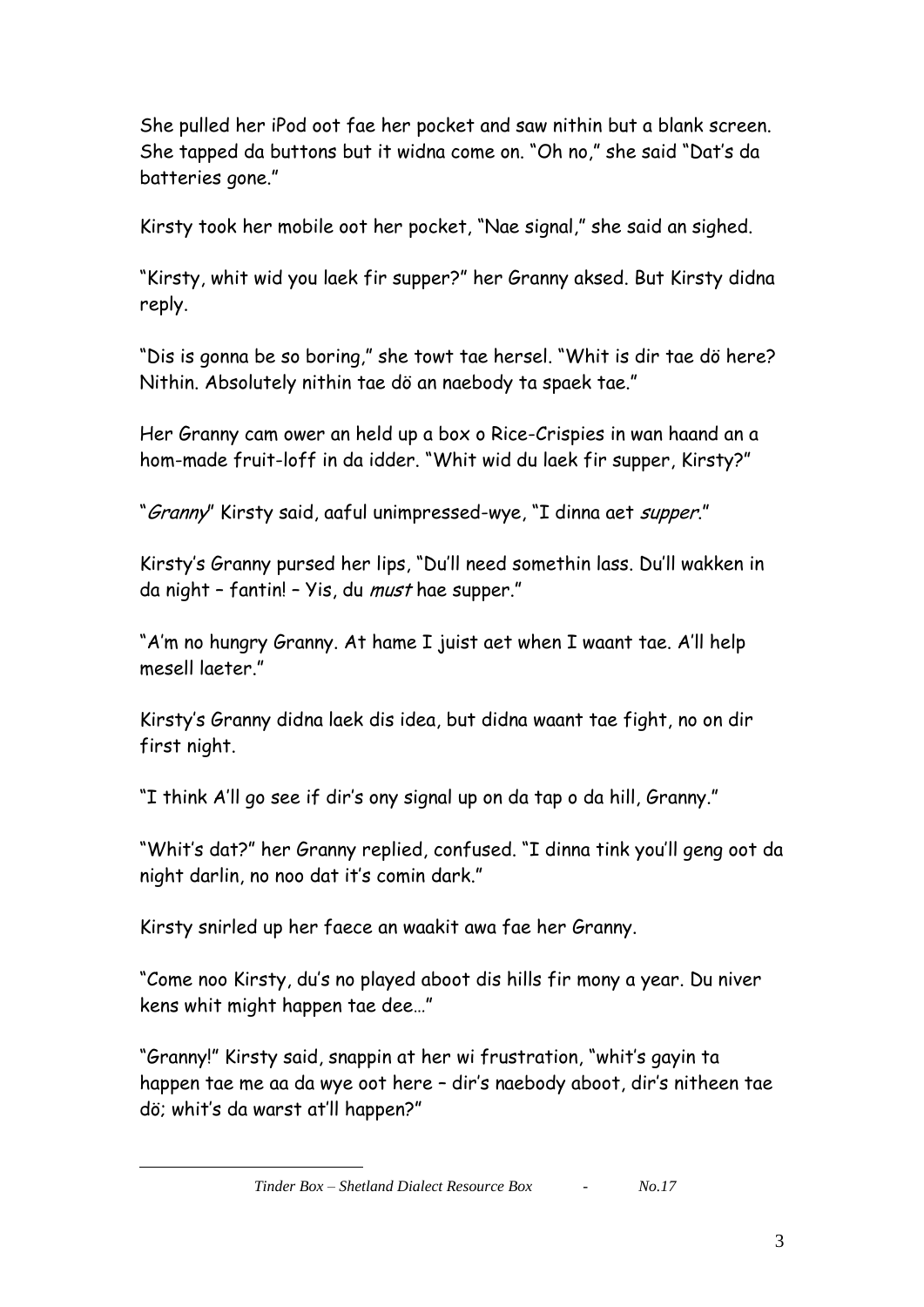"Weel," said Kirsty's Granny, waakin ower an pittin her airm gently aboot her, "A'm juist faert du mibee haes a faa, or losses dee wye, hit's aesily done when du's no wint wi da plaece…"

"Granny!" Kirsty said in da sam voice as afore, "A'm no gayin ta hae a faa or loss me wye!"

"Du niver kens!" Kirsty's Granny said wi concern. "Noo, whit can I makk dee fir supper," tryin ta lead Kirsty in tae da keetchin, stoppin in her stride ta say tae Kirsty, "I can makk waarm milk fir dee ta hae wi cereal!"

Kirsty hed tae smile at her Granny's enthusiasm. "O.k. den, Granny," she said, an let her lead her intae da keetchin. "But I still think dat dir's nithin fir me ta be faert fae roond here."

"Du niver kens, Kirsty," her Granny said fae doon in da pot cupboard, "mony a misanter haes com tae fokk wha dinna kaen whit dey wir döin waanderin aboot here."

Kirsty held up her haands, "Granny, whit could possibly happen tae somebody oot here?!"

Stirrin da milk on da stove Kirsty's Granny pulled a faece. "Weel, dir's ey da njuggle tae waatch fir…"

"Da njuggle?" Kirsty said.

"Yis, yis, ey makk sure an waatch fir da njuggle – du wid meet a poor end if you met him on a night laek dis…"

Kirsty wis noo lookin at her Granny braaly serious-wye, "Weel…whit is dis njuggle?"

Granny poored da milk ower da Rice-Crispies an laid da bowl doon afore Kirsty, "Da njuggle? Oh, I towt at I had telt dee aa aboot him afore?"

"No, Granny, niver…"

1

"Oh, he's laekly no very interestin…"